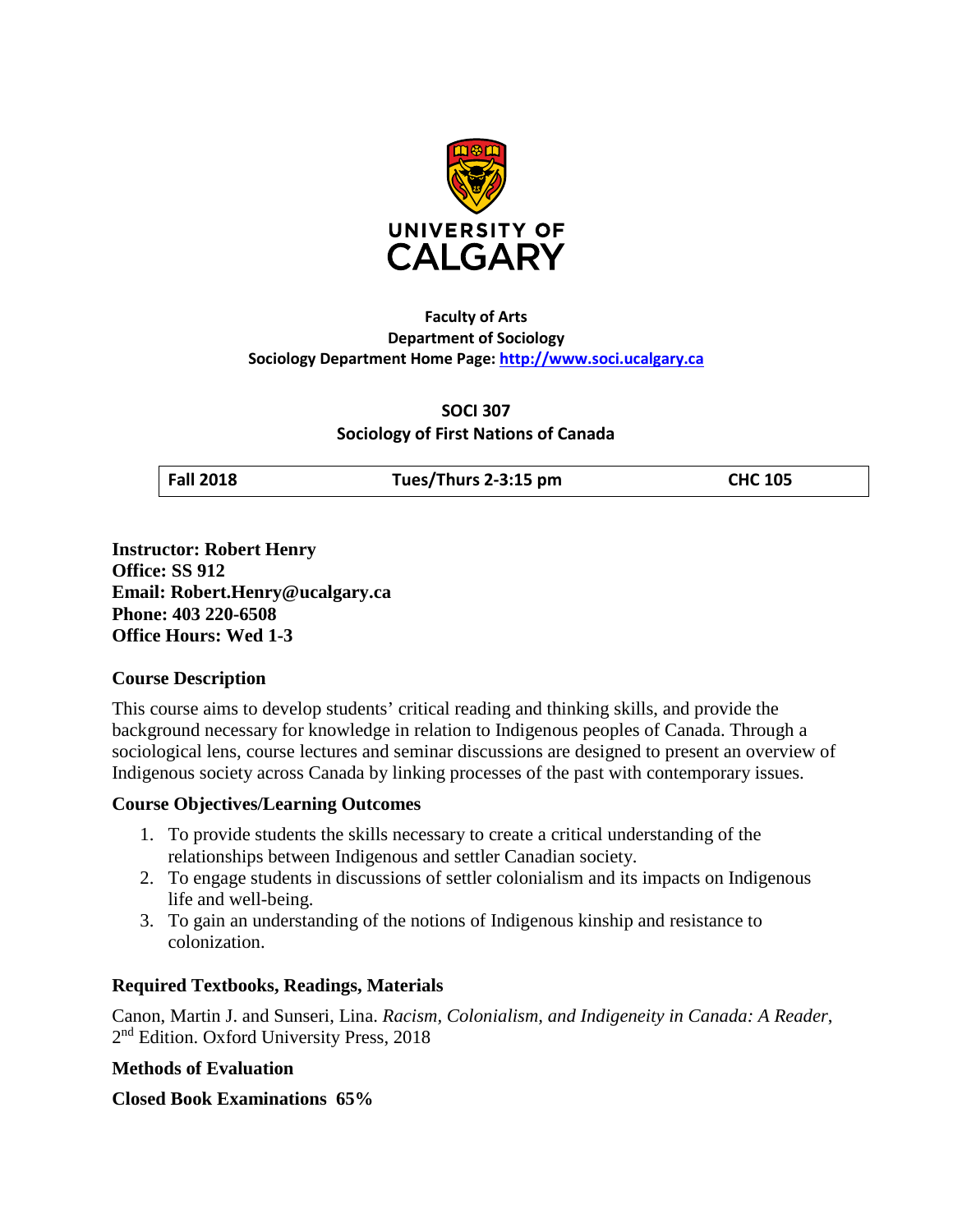There will be 1 midterm examination and 1 final examination. The examinations will cover lectures, guest lectures, videos, and reading materials scheduled up to the exams. This means that students will also be responsible for reading/topics not covered in class.

Examinations will be a combination of any or all of the following: multiple choice, definition, short answer, and essay questions. This manner of testing allows the student to demonstrate varying methods of academic skill. I do not expect students to rely solely on rote memory. I expect application, analysis, synthesis, and integration of course materials into your reasoned and concise answers.

The short answer and essay questions require a reasonable standard of writing. Poor spelling, disjointed or incomplete sentences, poor grammar and punctuation, inadequate sentence and paragraph structure only detract from the ideas you are trying to express and will negatively impact your mark.

The exams are non-cumulative. This means that the midterm exam will cover materials from the first day of class to the end of the February 15 class. The final exam will cover materials from the midterm to the last day of class. Although the materials on the midterm are not explicitly tested on the final, the theory and perspectives covered before the midterm will be useful in your argumentation on the final exam. In other words, do not forget everything you learned prior to the midterm. The dates and assigned weights for exams are as follows:

| Midterm                  | October 11                | 30% |
|--------------------------|---------------------------|-----|
| <b>Final Examination</b> | Date set by Registrar 35% |     |

## **Group Poster Presentation 35%**

Students must a complete group poster presentation for this course. Students must work in groups of 4 or 5. The group poster presentation has 2 parts: the proposal (**October 4**) and the completed poster must be turned in at the end of term for marking. Students will create a poster which highlights an historical or contemporary contribution made to Canadian society by a First Nations person, group or community. You may choose a legislative change, an event, a technological advancement, or complete a biography on a prominent First Nations person. You must convince the world that this particular person, thing, or event is worth knowing about. Be creative!

## *Proposal* 5*%*

Students (you and your research partners) must jointly write a 4-page research proposal that explains the topic you plan to research and this must include a 2-page annotated bibliography. Since this is a research project, the annotated bibliography must have at least 5 academic sources -- only one of which can be from the Internet. The Internet source must be a government,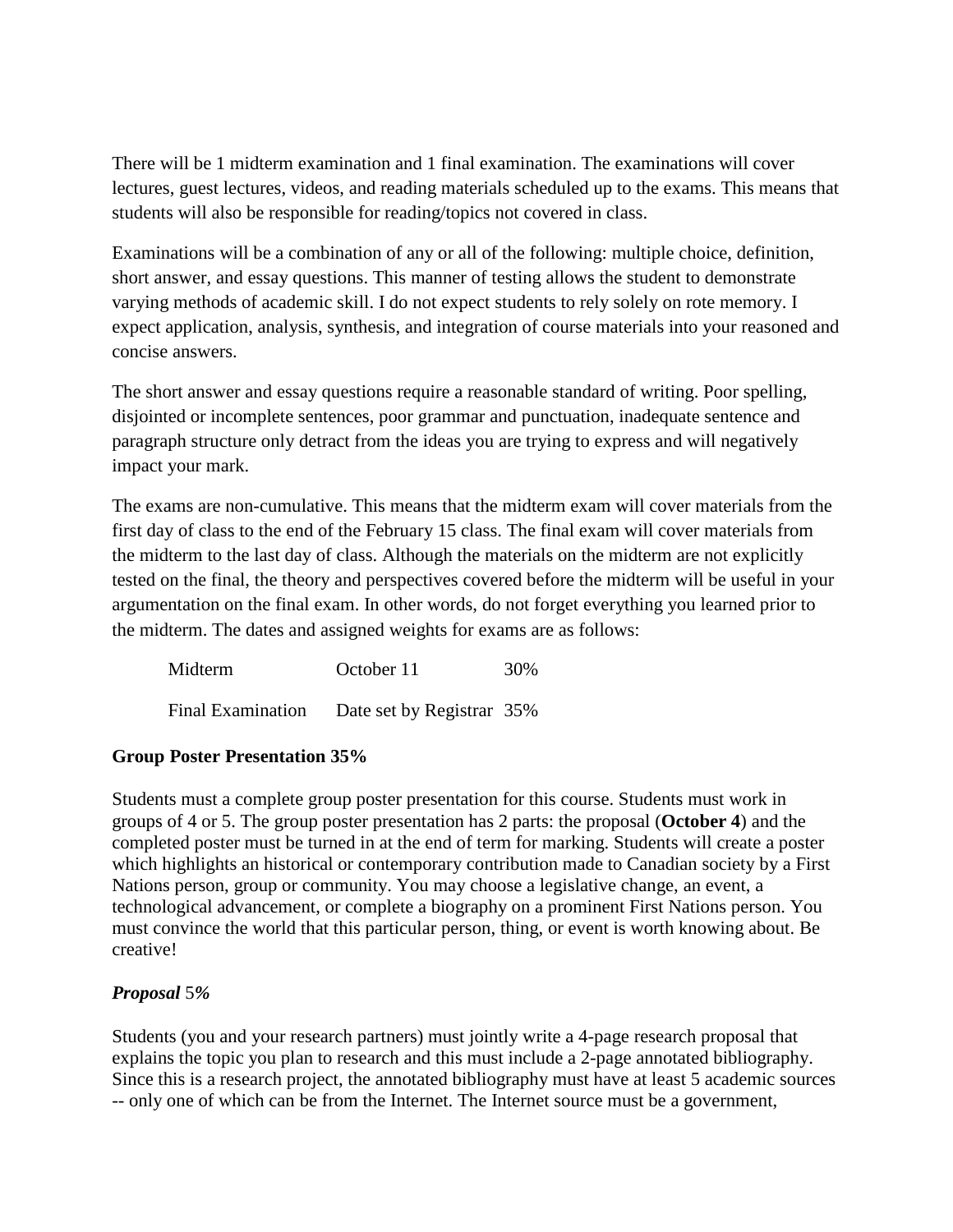institutional or educational website. You can use books, academic articles, newspaper, magazine articles, and limited Internet information. This proposal is due on **October 4**.

## *Group Poster Presentation 25%*

The group work will be presented to the class in mid-March. Days will be set up for students to view other student's posters in a symposium format. There will be 5-7 posters presented each day. Students are required to go to the different poster stations to provide background of their poster and answer questions that students may have. Students not presenting will be required to take notes for questions relating to the final exam. Students are expected to incorporate easily readable text, photographs, maps, graphs, etc into their poster presentation. Please prepare handouts for your fellow students. Poster presentations begin on **November 19**.

## *Colleague Assessment* 5*%*

You must "pull your own weight" as a group member. This means you must do your part of the assignment and make yourself available to work on the project. Failing to do so could have dire consequences for you since each of your group members will evaluate your contribution to the group project. If you receive a participation grade of "0" from all of your fellow group members then you will not receive a grade for the poster presentation, and thus, FAIL THE COURSE. The colleague assessments will occur **after your presentation**.

## **Grading Scale**

| Grade       | <b>Percent range</b> | <b>Grade Point Value</b> | <b>Description</b>                       |
|-------------|----------------------|--------------------------|------------------------------------------|
| $A+$        | $96 - 100\%$         | 4.0                      | Outstanding performance                  |
| A           | $90 - 95.99\%$       | 4.0                      | Excellent-superior performance           |
| $A-$        | $85 - 89.99\%$       | 3.7                      |                                          |
| $B+$        | $80 - 84.99\%$       | 3.3                      |                                          |
| B           | $75 - 79.99\%$       | 3.0                      | Good – clearly above average performance |
| $B -$       | $70 - 74.99\%$       | 2.7                      |                                          |
| $C+$        | $67 - 69.99\%$       | 2.3                      |                                          |
| $\mathbf C$ | $63 - 66.99\%$       | 2.0                      | Satisfactory - basic understanding       |
| $C-$        | $59 - 62.99\%$       | 1.7                      |                                          |
| $D+$        | $55 - 58.99\%$       | 1.3                      |                                          |
| D           | $50 - 54.99\%$       | 1.0                      | Minimal pass - marginal performance      |
| F           | $< 50\%$             | $\overline{0}$           | unsatisfactory performance               |

Letter grades will be assigned and submitted to the registrar based on the following scale:

The grades for a course component may be scaled to maintain equity among sections and to conform to departmental norms.

## **Grade Reappraisal**

Within two weeks of the date the exam/assignment is returned, students seeking reappraisal of examinations or assignments must submit a written response to the instructor explaining the basis for reconsideration of one's mark. The instructor will reconsider the grade assigned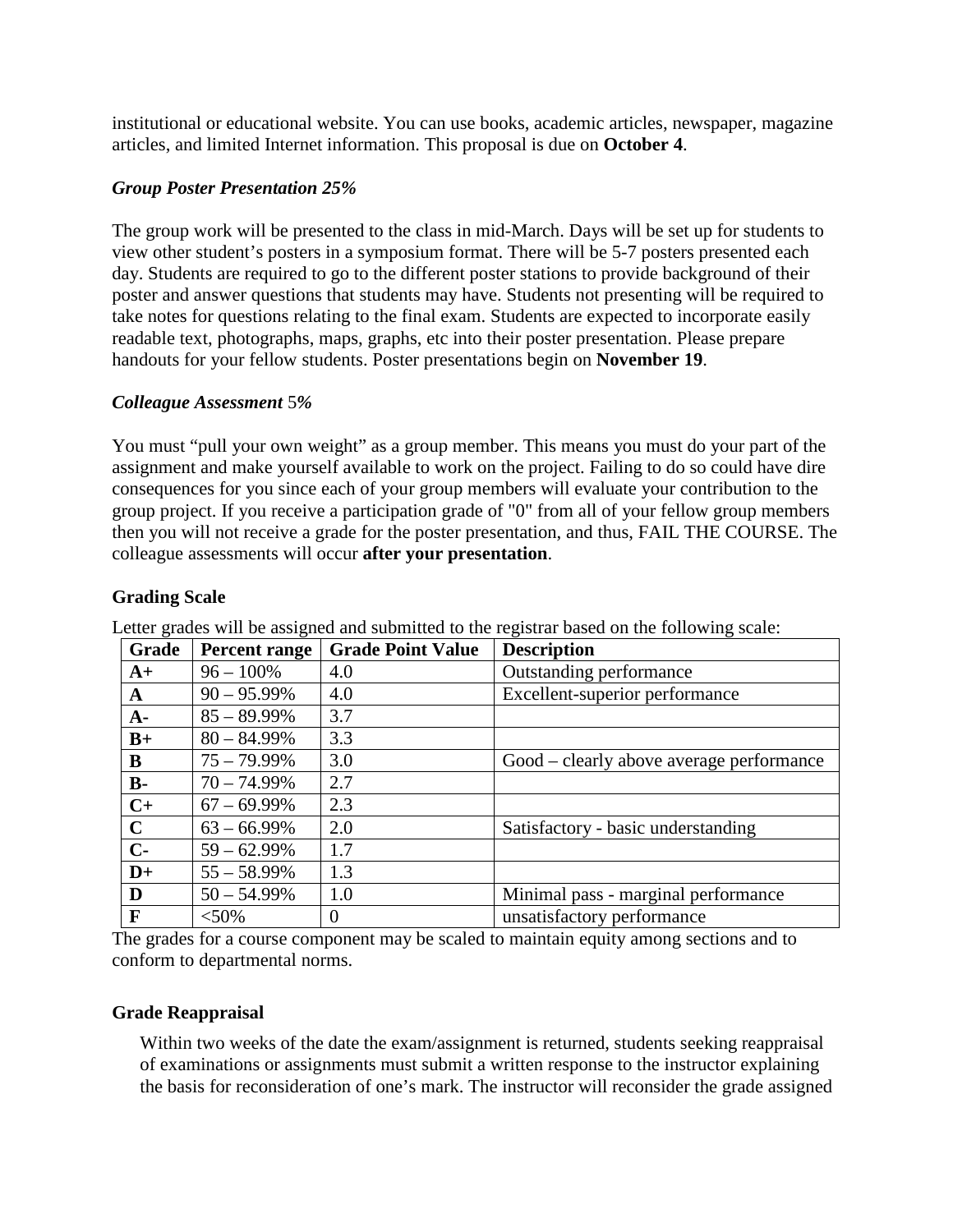and will then book a time with the student to discuss his or her work and rationale. It should be noted that a re- assessed grade may be raised, lowered, or remain the same.

### **Email**

Feel free to contact me over email at any time. Please put your course number and section in your email's subject line, and include a proper salutation, your full name, student ID, and a proper closing in the body of your email. All emails violating customary email conventions will be ignored. All other emails will be answered within one business day. I do not answer emails over the weekend. Please take that into account when emailing me questions pertaining assignments or exams. If you have a course-related question, please check the course outline first. Questions that can be answered by consulting the course outline will not be answered. Also, please e-mail me for administrative purposes only, for example to set up an appointment. Please do not use e-mail as a replacement for an office visit, if there is something you want to discuss. Questions about the course content and readings, concerns about grades, or any other personal issues should be dealt with in person during my office hours.

#### **Emergency Evacuations**

In the case of fire or other emergency evacuation of this classroom, please proceed to the assembly point at the Professional Faculties – Food Court.

#### **Handing in Papers, Assignments**

- 1. The main Sociology Department office does not deal with any course-related matters. Please speak directly to your instructor.
- 2. **Protection of Privacy:** The Freedom of Information and Protection of Privacy (FOIPP) legislation does not allow students to retrieve any course material from public places. Anything that requires handing back will be returned directly during class or office hours. If students are unable to pick up their assignments from the instructor, they provide the instructor with a stamped, self-addressed envelope to be used for the return of the assignment.
- 3. Final grades are not posted by the Sociology Department. They are only available online.

#### **Ethics Research**

Students are advised that any research with human subjects – including any interviewing (even with friends and family), opinion polling, or unobtrusive observation – must have the approval of the Faculty Ethics Committee. In completing course requirements, students must not undertake any human subjects research without discussing their plans with the instructor, to determine if ethics approval is required.

#### **Academic Misconduct**

Please refer to the website listed below for information on University of Calgary policies on Plagiarism/Cheating/Other Academic Misconduct: <http://www.ucalgary.ca/pubs/calendar/current/k-5.html>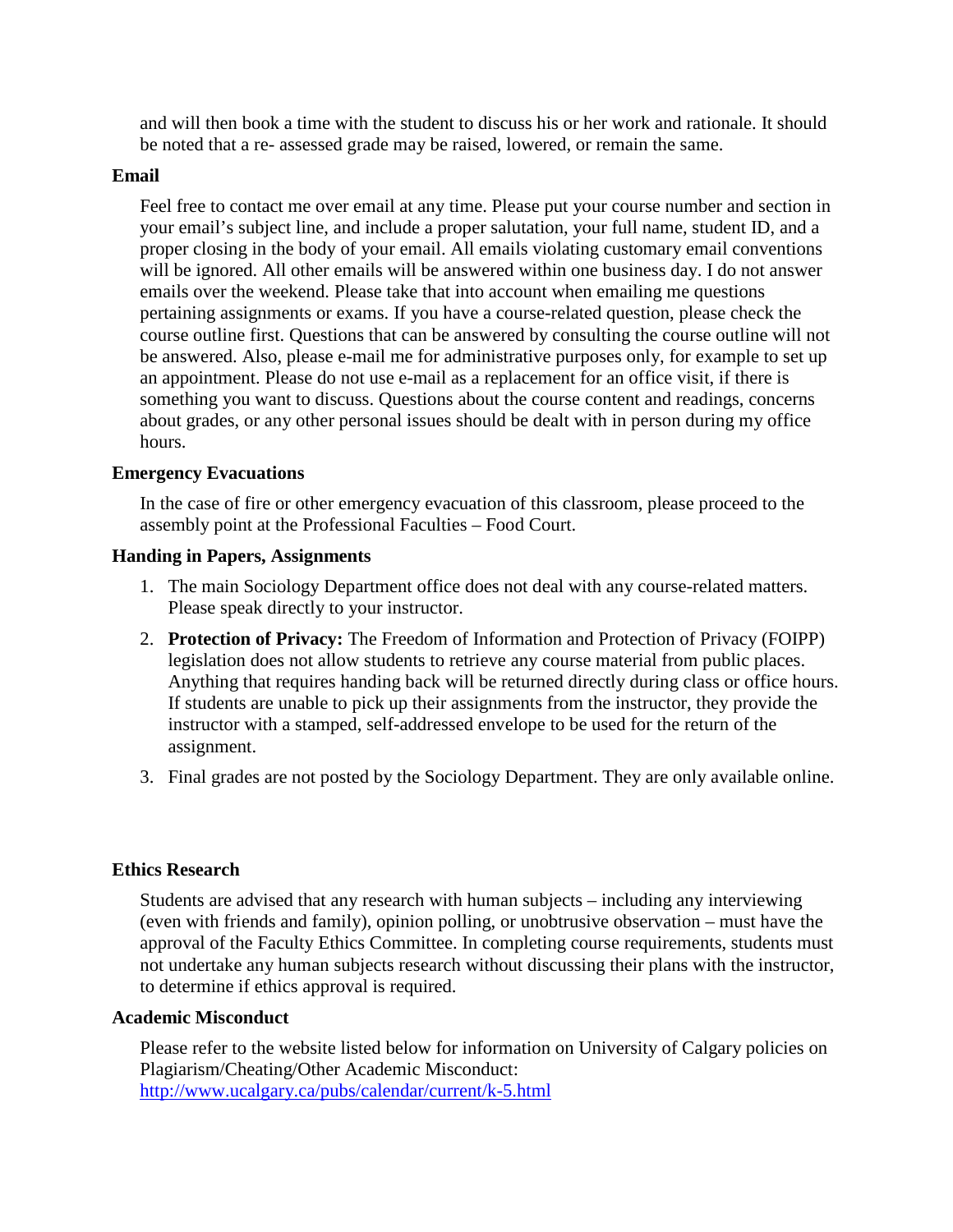## **Deferrals**

When possible, please provide advance notice if you are unable to write an exam or complete/turn-in assignments on time. All requests for deferral of a course component due to health reasons must be accompanied by written documentation as outlined in the University Calendar and should be obtained while the student has the health issue rather than after recovery. Deferrals will be allowed in the following circumstances: illness, domestic affliction or religious conviction. Travel arrangements, misreading the syllabus, and scheduling conflicts with other classes or employment are not valid reasons for requesting a deferral. Deferrals will not be granted if it is determined that just cause is not shown by the student.

If you have missed a test for a legitimate reason, the instructor can require you to write a "make up" test as close in time to the original test as possible or can choose to transfer the percentage weight to another course component. If the instructor schedules a "make up" test for you, its date and location will be at the convenience of the Department of Sociology.

**Deferred Final Exam Form:** Please note that requests to defer a Registrar scheduled final exam are dealt with through the Registrar's Office. Further information about deadlines, and where paperwork should be taken, is available on the form, which can be found at: <https://www.ucalgary.ca/registrar/student-forms>

**Deferred Term Work Form:** Deferral of term work past the end of a term also requires a form to be filled out. It's available at [https://www.ucalgary.ca/registrar/files/registrar/deferred\\_termwork15\\_0.pdf](https://www.ucalgary.ca/registrar/files/registrar/deferred_termwork15_0.pdf) 

Once an extension date has been agreed between instructor and student, the form should be taken to the Faculty of Arts Program Information Centre (SS 110) for approval by an Associate Dean (Students).

## **Student Representation**

The 2018-19 Students' Union VP Academic is Jessica Revington [\(suvpaca@ucalgary.ca\)](mailto:suvpaca@ucalgary.ca).

For more information, and to contact other elected officials with the Student's Union, please visit this link: <https://www.su.ucalgary.ca/about/who-we-are/elected-officials/>

You may also wish to contact the Student Ombudsperson for help with a variety of University-related matters:<http://www.ucalgary.ca/ombuds/contact>

#### **Safewalk**

The University of Calgary provides a "safe walk" service to any location on Campus, including the LRT, parking lots, bus zones, and campus housing. For Campus Security/Safewalk call 220-5333. Campus Security can also be contacted from any of the "Help" phones located around Campus.

#### **Academic Accommodation**

The student accommodation policy can be found at: [ucalgary.ca/access/accommodations/policy.](http://www.ucalgary.ca/access/accommodations/policy)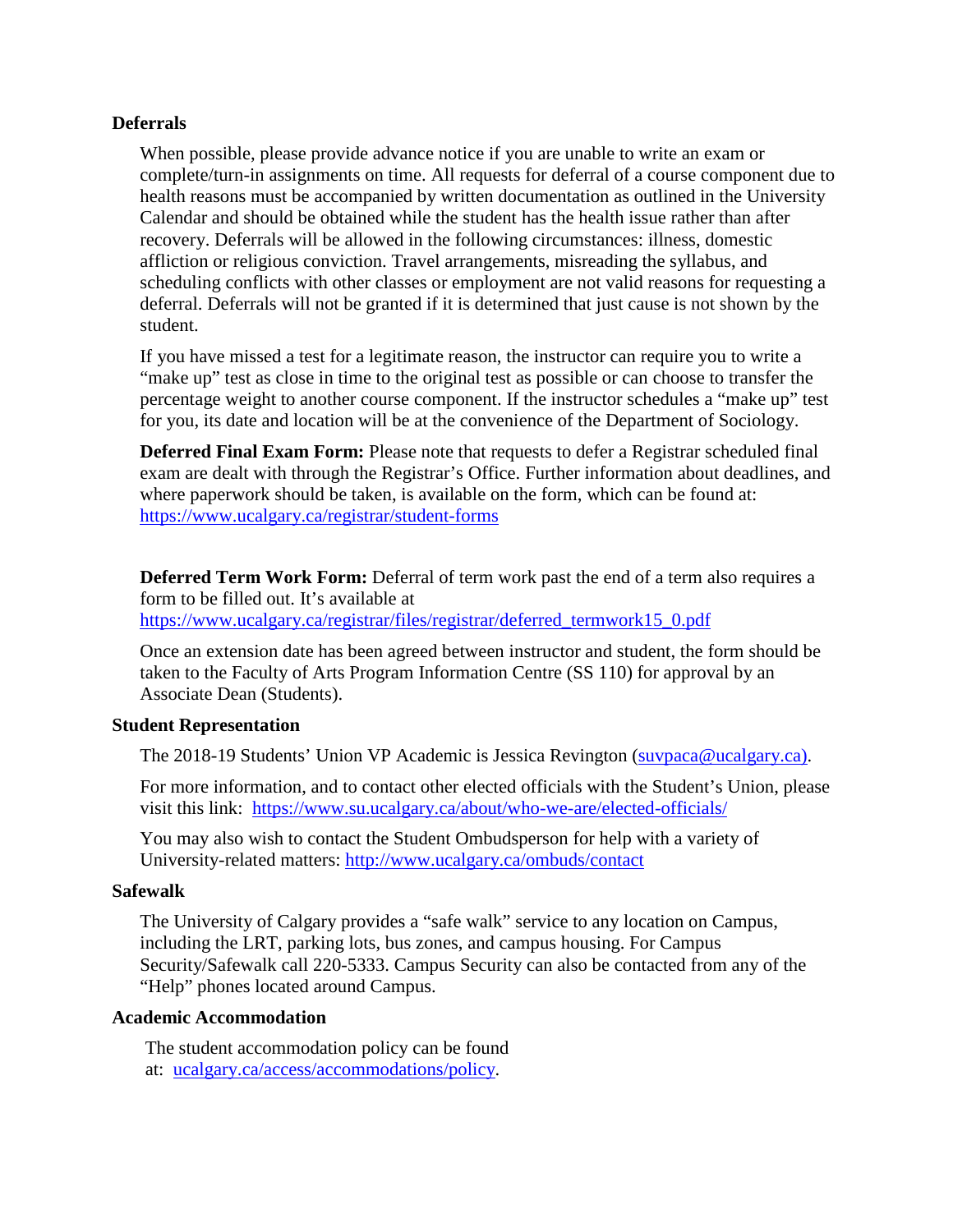Students needing an Accommodation because of a Disability or medical condition should communicate this need to Student Accessibility Services in accordance with the Procedure for Accommodations for Students with

Disabilities [ucalgary.ca/policies/files/policies/student-accommodation-policy.](http://www.ucalgary.ca/policies/files/policies/student-accommodation-policy.pdf)

Students needing an Accommodation based on a Protected Ground other than Disability, should communicate this need, preferably in writing, to the course instructor.

#### **Student Resources**

**[SU Wellness Centre](http://www.ucalgary.ca/wellnesscentre/)**

# **[Campus Mental Health Strategy](https://www.ucalgary.ca/mentalhealth/)**

#### **Class Schedule**

|                |                      | Week: Week of: Topic:                                                                          | Readings:<br>------------------- |
|----------------|----------------------|------------------------------------------------------------------------------------------------|----------------------------------|
| $\mathbf{1}$   | Sept. 6 Introduction |                                                                                                |                                  |
| $\overline{2}$ | Sept. 10             | Indigenous Ways<br>Of Knowing and<br><b>Theoretical Foundations</b>                            | <b>CHPS 1, 2</b>                 |
| 3              | Sept. 17             | Nation Building and the<br>Deeply Racialized Other                                             | <b>CHPS 3, 4</b>                 |
| 4              | Sept. 24             | Race, Territoriality, and<br>Nationhood                                                        | <b>CHPS 5, 6</b>                 |
| 5              | Oct. 1               | Indigenous Rights, Citizenship,<br>Nationalism<br><b>Poster Proposals Due-October 4</b>        | CHPS 13, 14<br>Gaudry and Leroux |
| 6              | Oct. 8               | Racialization, Heteropatriarchy<br>And Indigenous Identities<br><b>Midterm Exam-October 11</b> | <b>CHPS 7, 8</b>                 |
| 7              | Oct. 15              | Work Week further details to be provided in class                                              |                                  |
| 8              | Oct. 22              | Gendered Violence, Family,<br>Belonging, and Displacement                                      | CHPS 9, 10, 11, 12               |
| 9              | Oct. 29              | Violence and the Construction<br>Of Criminality                                                | CHPS 17, 18                      |
| 10             | Nov. 5               | Poverty, Economic Marginality, and<br><b>Community Development</b>                             | CHPS 19, 20                      |
| 11             | Nov. 12              | <b>Term Break</b>                                                                              |                                  |
| 12             | Nov. 19              | Health<br><b>Presentations Begin</b>                                                           | <b>CHPS 21, 22</b>               |